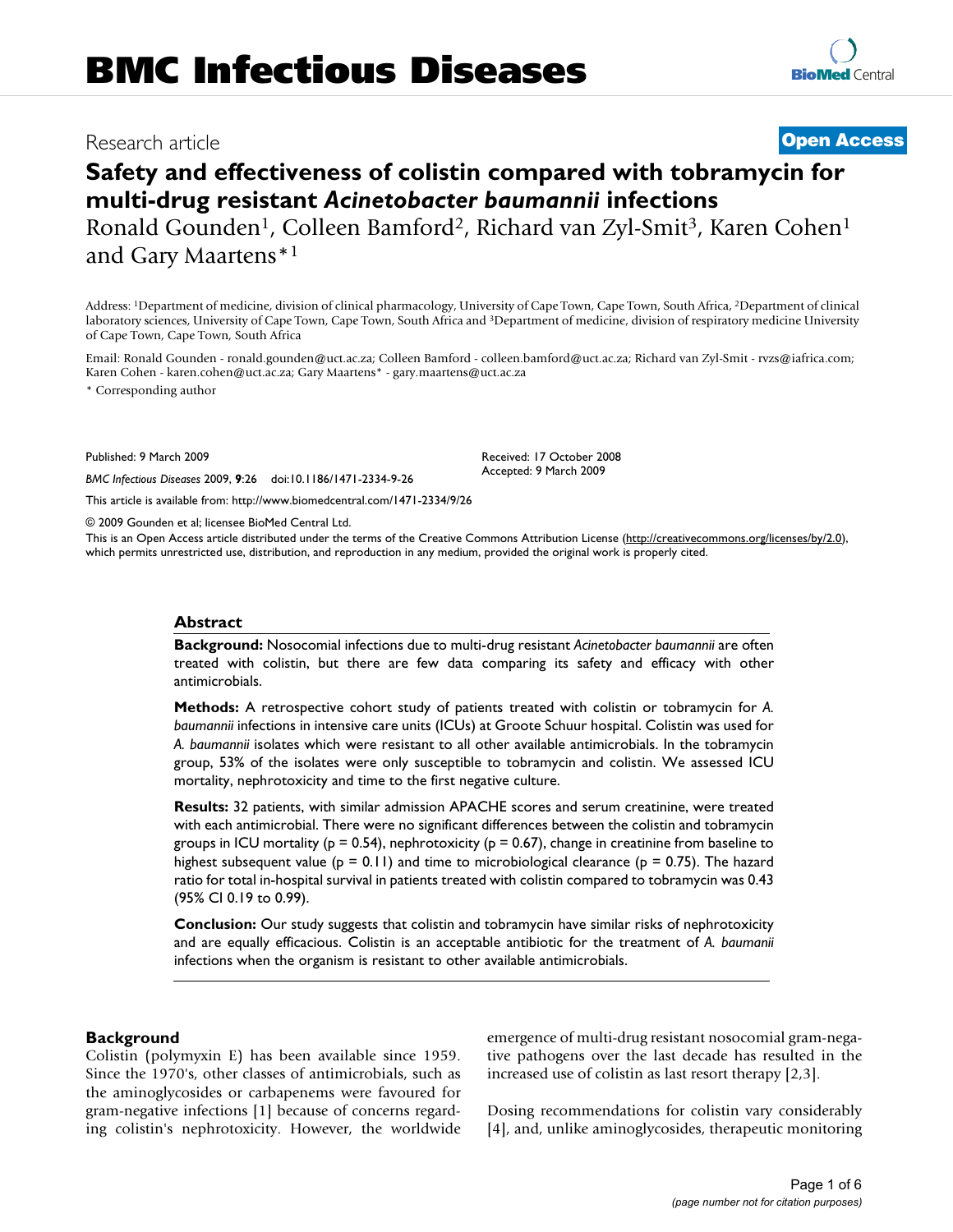of colistin plasma concentrations is not readily available. Nephrotoxicity has previously been shown to occur in 14.3 to 24% of patients treated with colistin in intensive care units (ICUs) [5-7]. However, sepsis, hypotension and the use of other nephrotoxic drugs may have contributed to the impairment of renal function observed in these studies.

In the intensive care units (ICUs) at Groote Schuur Hospital, multi-drug resistant *Acinetobacter baumannii* infections have become common. **Multi-drug resistant organisms** are defined as resistant to three or more antimicrobial classes normally used for the treatment of infections [8]. The aminoglycoside tobramycin is the antimicrobial most commonly prescribed at Groote Schuur for susceptible *A. baumannii* infections but resistance to tobramycin occurs commonly (41% of isolates in 2006). All *A. baumannii* isolates at Groote Schuur Hospital remain susceptible to colistin, which is prescribed when the organism is resistant to all other available antimicrobials. Tobramycin or colistin are used as monotherapy for *Acinetobacter baumannii* infections at Groote Schuur Hospital. The aim of our study was to compare the safety and effectiveness of **colistin versus tobramycin** in ICU patients with *A. baumannii* infections.

# **Methods**

A retrospective chart review of patients in the ICUs of Groote Schuur Hospital was conducted. Groote Schuur Hospital is an 867-bed tertiary referral centre in Cape Town, South Africa, with 56 ICU beds (respiratory, general surgery and neurosurgery). All patients treated with colistin for *A. baumannii* infections in Groote Schuur Hospital ICUs between January 2003 and December 2005 were identified from pharmacy records.

Figure 1 shows the study profile. Pharmacy records identified 34 patients who had been treated with colistin and 143 with tobramycin for ICU-acquired *A. baumannii* infections. Two patients had received both colistin and tobramycin during their ICU stay and were excluded from the analysis. A total of 64 medical records were evaluated. Every fourth patient who received tobramycin, in order of date of admission to ICU, was included.

The patient's health status on admission as measured by the Acute Physiology and Chronic Health Evaluation II (APACHE) score, clinical course in ICU and other antimicrobials used were captured using a standardised data collection form. Laboratory results were obtained from the Groote Schuur National Health Laboratory Services electronic database.

Acinetobacter baumannii was tested for susceptibility to piperacillin-tazobactam, colistin, ceftazidime, cefepime, imipenem, meropenem, gentamicin, amikacin, tobramycin and ofloxacin/ciprofloxacin and colistin. For all antibiotics except colistin, susceptibility testing was performed using the Kirby-Bauer disc diffusion method on Mueller Hinton agar (Oxoid). Minimum inhibitory concentrations for colistin were determined by E-test (AB Biodisk, Solna, Sweden) according to the manufacturer's instructions. Interpretative criteria according to Clinical Laboratory Standards Institute guidelines were used.

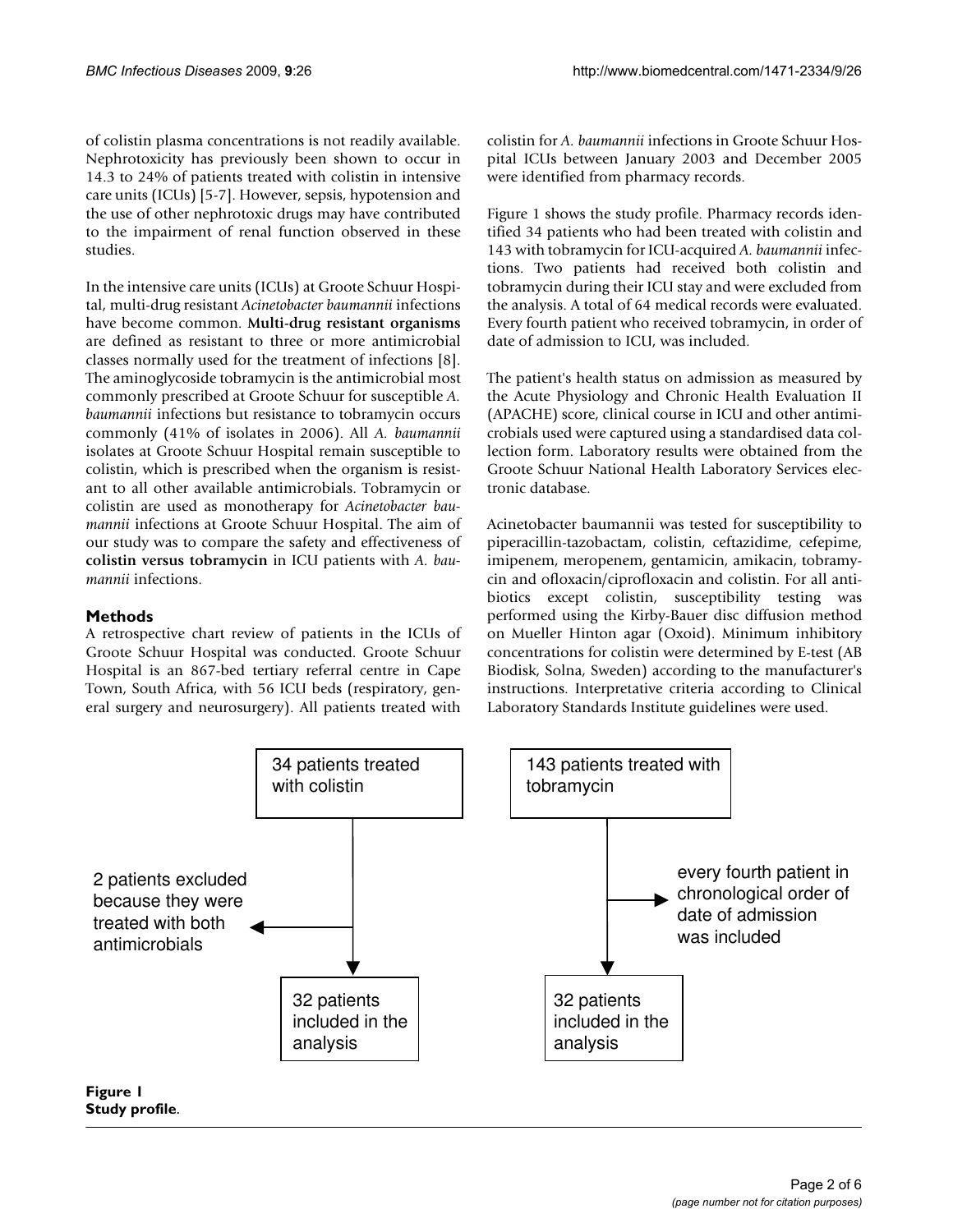The following were regarded as criteria to support the use of antimicrobials for *A baumannii*: positive blood culture for *A. baumannii* or culture of *A. baumannii* from other sites associated with clinical signs of infection (a temperature greater than 38°C, white cell count greater than  $12\times10^9$ /L, new chest x-ray infiltrates, the presence of purulent sputum/tracheal aspirate or the necessity for inotropic support) documented within 48 hours of commencing the antimicrobial [9[,10](#page-5-0)].

At Groote Schuur Hospital, colistin (Colimycine® Aventis, Bellon, France) is administered at a dose of 2 million units 8 hourly in patients with normal renal function. The manufacturers recommend 50 000 IU/kg/day in 2–3 divided doses [11], which for a 70 kg adult amounts to 1.2 million IU 8 hourly. Our practise is based on studies that have used up to 3 million units 8 hourly [5,6], with toxicity reported at these dosing levels not markedly increased compared with the lower recommended doses.

Colistin dosage was adjusted for renal failure as follows: creatinine clearance 50–90 ml/min 2 million units 12 hourly, creatinine clearance 10-50 ml/min 2 million units 24 hourly and creatinine clearance less than 10 ml/ min 2 million units 36 hourly.

Tobramycin was given in doses of 5–6 mg/kg daily in patients with normal renal function. In patients with a creatinine clearance of less than 60 ml/minute, an initial dose of 3–4 mg/kg was administered with further dosing according to tobramycin plasma concentrations.

Efficacy outcomes assessed were microbiological clearance and death while in ICU. Microbiological clearance was defined as two or more consecutive negative cultures for *A. baumannii* from all sites sampled, within 10 days of initiation of the antimicrobial, with no subsequent positive cultures. The time to clearance was calculated as the time interval between antimicrobial initiation and the first negative culture.

The primary safety outcome assessed was the absolute increase in creatinine from baseline (the day before the antimicrobial was commenced) to the highest subsequent recorded value within 10 days of initiation of the antimicrobial. Participants receiving haemodialysis at the time antimicrobial therapy was first administered were excluded from this analysis. The proportion of participants in each group who increased their serum creatinine to greater than 50% above the upper limit of normal of the local reference values (100 μmol/ml in females, 120 μmol/ml males) was compared. All other adverse effects reported in the patient clinical records were recorded.

The study was approved by the University of Cape Town Health Science Faculty Research Ethics Committee.

# *Statistical analysis*

Data analysis was performed using Intercooled STATA™ version 8.2 (Statacorp, College Station, Texas). Continuous variables were summarised using means and standard deviations if normally distributed, and medians and ranges if not normally distributed. 95% confidence intervals (CIs) or interquartile ranges (IQRs) were calculated for all summary statistics and parameter estimates. Between-group comparisons of continuous data were performed using a Student's t test if normally distributed, and the Wilcoxon rank sum test if not normally distributed. Proportions were compared using a two sample test of proportions when the observed frequencies were  $\geq 5$  in each group and the Fisher's exact test if the expected frequencies were < 5. Kaplan-Meier curves were plotted for time to microbiological clearance and time to death while in ICU, and survival curves compared with a log-rank test. Patients were censored when they were discharged from ICU for the analysis of death and for death in the case of microbiological clearance. For all statistical analyses, a p value of less than 0.05 was regarded as sufficient evidence to reject the null hypothesis.

# **Results**

The baseline characteristics in the colistin and tobramycin groups were similar with respect to age, APACHE score at ICU admission and sites of isolation of *A. baumannii* (Table 1). The median baseline serum creatinine was higher in the colistin group (76 μmol/L) than in the tobramycin group (56 μmol/L), but this difference was not statistically significant ( $p = 0.08$ ) Three patients in the colistin group and 5 in the tobramycin group were on haemodialyis at the time the antimicrobial was commenced and these proportions were not significantly different (Fishers exact test  $p = 0.7$ ). Patients received a median of 8 days of colistin (interquartile range (IQR) 5 to 13) and 7 days of tobramycin (IQR 6 to 10) ( $p = 0.72$ ).

Either agent at our hospital is commenced after a review of the case by a clinical microbiologist. In addition, all, except one subject in the each group, had at least one feature to support the use of antimicrobial therapy for their *A. baumannii* documented in their records. Twenty patients (62.5%) in the colistin group and 22 (68.75%) patients in the tobramycin group met the criteria for sepsis (culture-positivity in conjunction with 2 or more components of the Systemic Inflammatory Response Syndrome) [[10](#page-5-0)] at the time of initiation of the antimicrobial.

All the isolates in the colistin group were resistant to all antimicrobials tested, except colistin. All the isolates in the tobramycin group were susceptible to tobramycin. In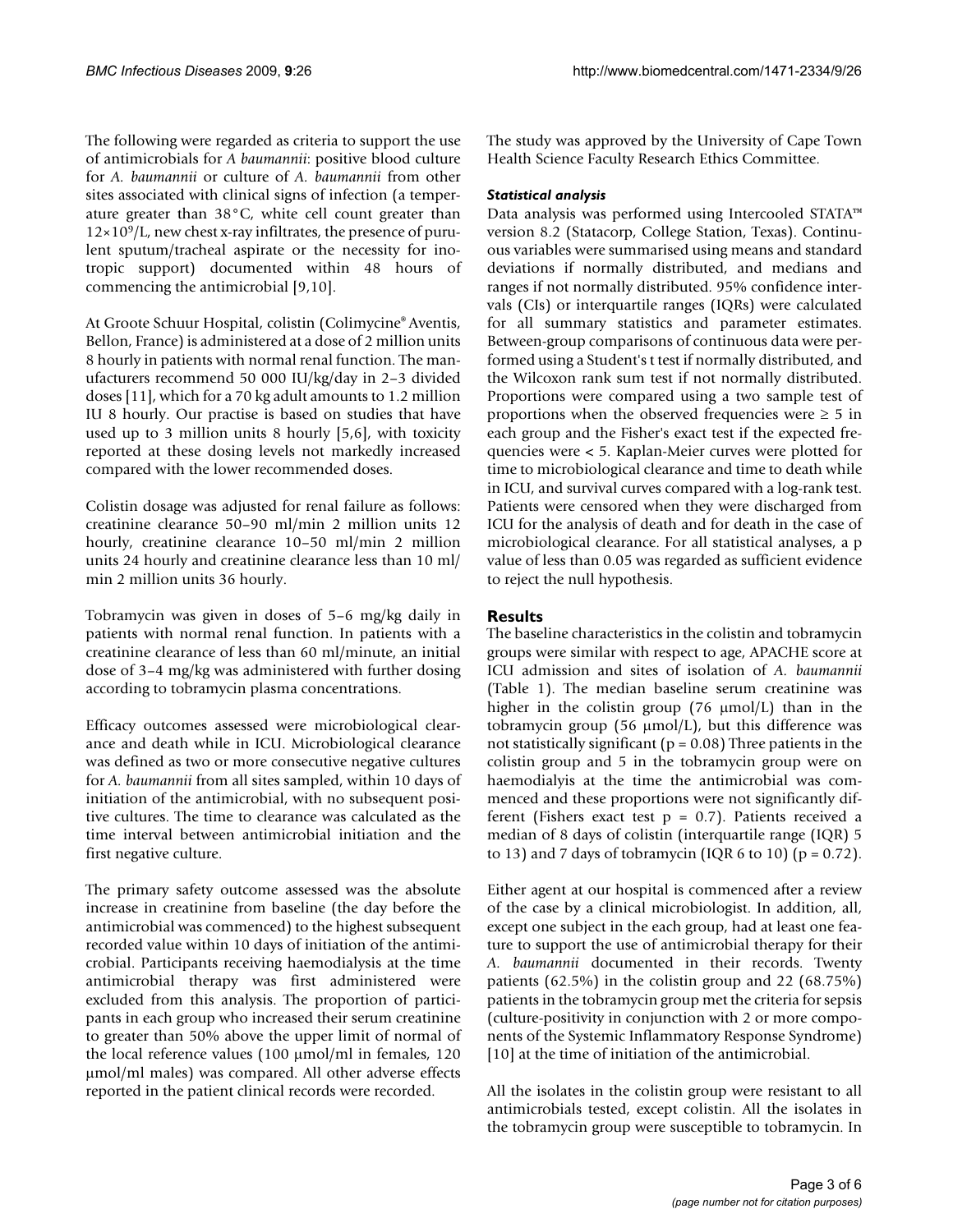|  | Table 1: Baseline patient characteristics |
|--|-------------------------------------------|
|--|-------------------------------------------|

|                                                                       | Colistin ( $n = 32$ ) | Tobramycin ( $n = 32$ ) | P value           |
|-----------------------------------------------------------------------|-----------------------|-------------------------|-------------------|
| Number of patients with chronic diseases at the time of admission (%) | 9(28)                 | 12(37.5)                | 0.65              |
| Median duration of treatment (IQR)                                    | $8(5 \text{ to } 13)$ | $7(6 \text{ to } 10)$   | 0.72              |
| Mean age in years $(\pm SD)$                                          | 43.5 $(\pm 15.6)$     | 45.6 $(\pm$ 18.2)       | 0.69 <sub>‡</sub> |
| Mean APACHE score at ICU admission (± SD)                             | $14.4*$ ( $\pm$ 5.1)  | $14.8**$ ( $\pm$ 5.4)   | $0.77 \pm$        |
| Dialysis at baseline (%)                                              | 3(9.4)                | 5(15.6)                 | $0.60+$           |
| Median baseline creatinine (IQR) umol/L                               | 76 (53 to 128)        | 56 (45 to 91)           | 0.08              |
| Site of A. baumannii infection:                                       |                       |                         |                   |
| Bloodstream infection                                                 | 10(31%)               | 10(31%)                 | 1.00 <sub>0</sub> |
| Sputum/tracheal aspirate                                              | 22 (72%)              | 28 (88%)                | $0.13+$           |
| Wound pus swab                                                        | 6(18.8%)              | 11(34.4%)               | 0.75 <sub>0</sub> |
| Cerebrospinal fluid                                                   | (3.1%)                | 0                       | <b>NA</b>         |
| Central venous catheter tip                                           | 10(31%)               | 9(28%)                  | 0.44 <sub>⊓</sub> |
| Urine                                                                 | 5(15.6%)              | 4(12.5%)                | $1.00 +$          |

\*data available for 25 participants \*\*data available for 21 participants † Fisher's Exact Test ‡ Two sample t- test • Wilcoxon rank sum test □ Two sample test of proportion

17 of the tobramycin cases (53%), the organism was only susceptible to tobramycin and colistin. Carbapenem resistance was present in 24 (75%) of the tobramycin group.

The median length of ICU stay after initiation of the antimicrobial was 6 days (IQR 4 to 21) in the colistin group and 9 days (IQR 4 to 21) in the tobramycin group ( $p =$ 0.06). Eleven colistin-treated patients (34.4%) and 7 tobramycin-treated patients (21.9%) died in ICU ( $p =$ 0.54). There was no significant difference in time to death in ICU by Kaplan-Meier survival analysis (log rank  $p =$ 0.09) (figure 2). The hazard ratio for ICU survival in patients treated with colistin compared with tobramycin was 0.44 (95% CI 0.16 to 1.19).



**Figure 2** 

The median length of total hospital stay after initiation of the antimicrobial was 18 days (IQR 7 to 34) in the colistin group and 27 days (IQR 12 to 56) in the tobramycin group ( $p = 0.08$ ) Sixteen patients treated with colistin (50%) and 9 patients treated with tobramycin (28.1%) died in hospital. The hazard ratio for total in-hospital survival in patients treated with colistin compared to tobramycin was 0.43 (95% CI 0.19 to 0.99) (logrank  $p =$ 0.04) (see figure 3).

Bacteriological eradication was documented in 50% of patients treated with colistin and 55% treated with tobramycin ( $p = 0.79$ ). The median time to clearance of A baumannii was 3 days for colistin and 4 days for tobramy- $\sin$  (p = 0.46). There was no significant difference in time to microbiological clearance by Kaplan-Meier analysis



Figure 3 **Kaplan- Meier curves by antimicrobial for total in-**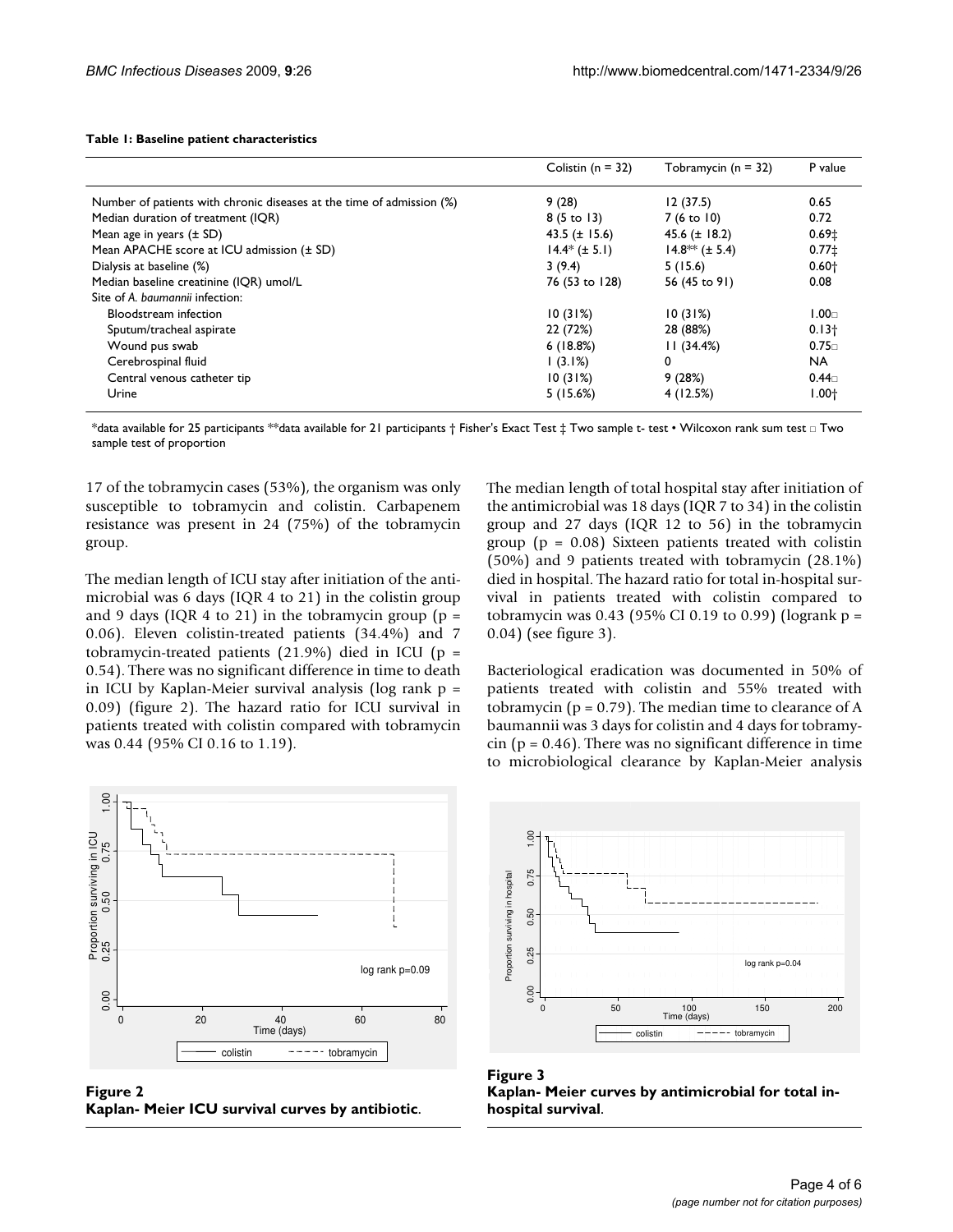(figure 4) between the colistin and tobramycin groups ( $log$  rank  $p = 0.75$ ). The hazard ratio for microbiological persistence in patients treated with colistin compared with tobramycin was 0.90 (95% CI 0.46 to 1.76).

There was a modest increase in creatinine from baseline to highest recorded within 10 days of antimicrobial commencement in both groups, with a median increase of 28 μmol/mL (IQR 11 to 135) in those on colistin and 17 μmol/mL (IQR 6 to 22) in those on tobramycin (Wilcoxon rank sum test  $p = 0.11$ . The geometric mean change in creatinine in the colistin group was 42 μmol/L (95% CI 24.4 to 74.9) and 19.6 μmol/L (12.1 to 31.6) in the tobramycin group. Only one participant in the cohort required initiation of haemodialysis after antimicrobial therapy was commenced, a male patient with a baseline serum creatinine of 118 μmol/mL 6 days after colistin initiation. The proportion of patients with normal renal function at baseline who increased their creatinine concentrations to greater than 50% above the upper limit of normal were similar in the two groups: 2 of 23 (8.7%) in the tobramycin group and 4 of 21 (19%) in the colistin group (Fishers exact test  $p = 0.67$ ). No other adverse effects were documented.

Ten patients in each group had bloodstream infections. Colistin was used for a mean of 13 days (IQR 2 to 12.5) and tobramycin 7.5 days (IQR 3.5 to 11.5) for bloodstream infections ( $p = 0.25$ ). Five patients in the tobramycin group (50%) and 3 patients (30%) in the tobramycin group with bloodstream infections died in ICU ( $p = 0.58$ ).



Figure 4 **Kaplan- Meier curves for microbiological clearance** 

Six patients with bloodstream infections in each group (60%) were demonstrated to have achieved sustained microbiological clearance.

# **Discussion**

We found no significant differences in ICU survival, time to microbiological clearance and elevations in serum creatinine between the tobramycin and colistin groups. These findings are encouraging, considering the uncertainties regarding the optimal dose of colistin to maximise efficacy while avoiding toxicity. Patients treated with colistin had higher in-hospital mortality; however we feel that in-ICU mortality is the more important measure as the ICU admission was the time period within which patients were exposed to colistin or tobramycin.

Two uncontrolled studies reported an incidence of nephrotoxicity associated with colistin usage of 14% [5,6]. However, the absence of a comparator arm in these studies makes it difficult to distinguish the nephrotoxicity induced by colistin from the effect of sepsis, hypotension and other potentially nephrotoxic drugs used in ICU.

Several studies have compared colistin with the carbapenems in ICU patients, and found that the mortality and nephrotoxicity rates were not different in the colistin and carbapenem groups [12-14]. However, in our intensive care units, in common with many other centres, an increasing proportion of *A. baumannii* isolates are resistant to the carbapenems. Seventy five percent of isolates in the tobramycin group in our study were carbapenemresistant. Because of increasing carbapemen resistance, *A baumannii* infections in our institution are likely to be treated with either the aminoglycoside tobramycin, or colistin. To our knowledge there has been no study which directly compared aminoglycoside monotherapy with colistin. In one comparative study, 48% of patients in the non-colistin group received an aminoglycoside (in combination with a carbapenem, piperacillin-tazobactam or a quinolone) [13]. These investigators found no significant differences in mortality, the mean increase in creatinine or rates of microbiological persistence at day 7 between colistin-exposed and non-exposed patients [15].

We compared colistin with tobramycin. In a study of once daily administration of gentamicin and tobramycin in ICU patients, 14% of participants were reported to have a rise in creatinine of 45 μmol/mL or more [16]. Although a modest increase in creatinine concentrations occurred in both groups in our study, the magnitude was similar for patients administered either colistin or tobramycin. The cohort of ICU patients was heterogenous and at high risk for the development of renal failure. Our results suggest that colistin, when used in critically ill patients at rela